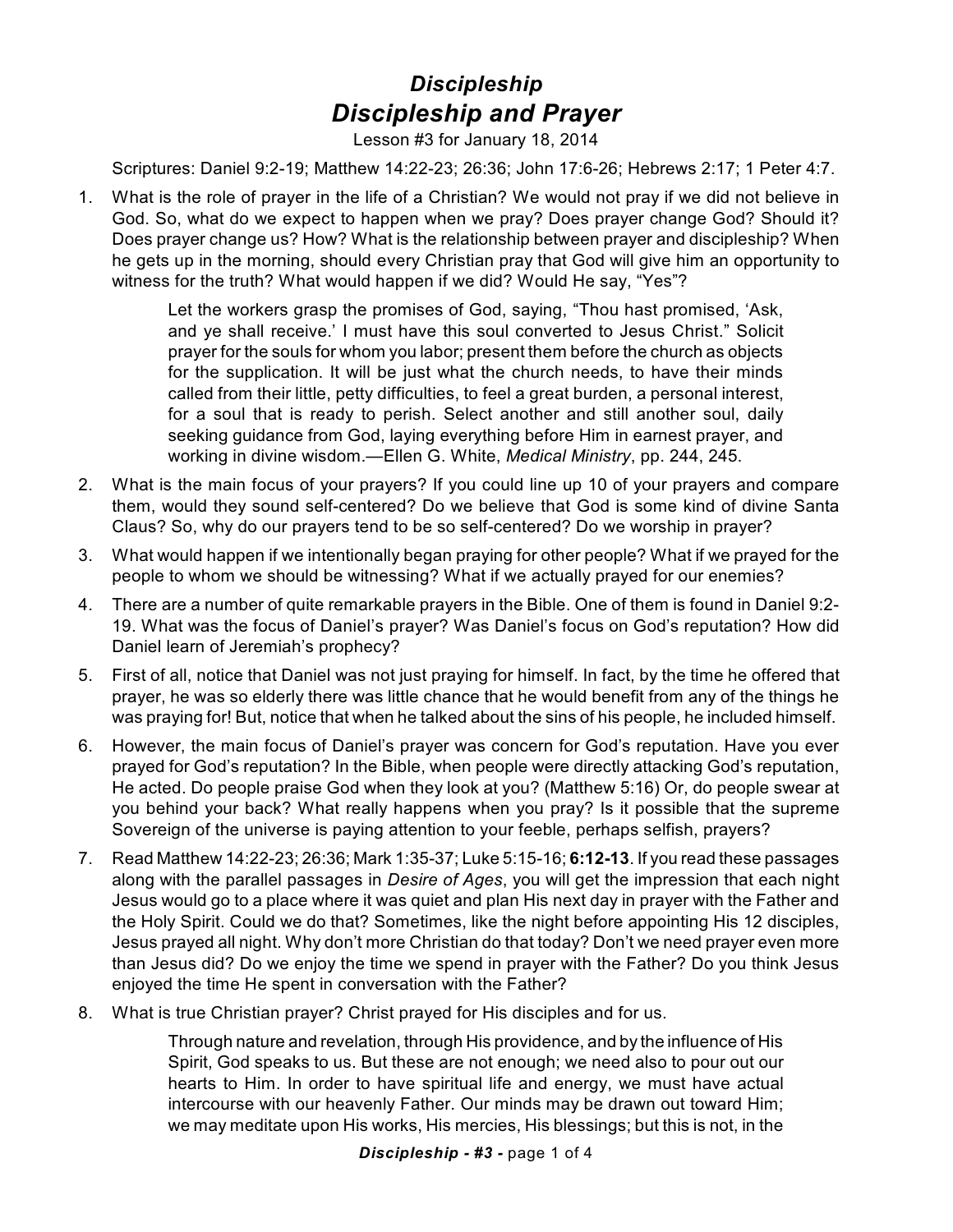fullest sense, communing with Him. **In order to commune with God, we must have something to say to Him concerning our actual life.** 

**Prayer is the opening of the heart to God as to a friend. Not that it is necessary in order to make known to God what we are, but in order to enable us to receive Him. Prayer does not bring God down to us, but brings us up to Him.**—Ellen G. White, *Steps to Christ*, p. 93.1,2.

- 9. Jesus suggested some pretty amazing things about prayer. Is it really true that we could move mountains? (Matthew 17:20) And why don't we? Is it because we do not know how to pray? Is it because our faith is too shallow? Or, too small? Or, is it because there are not enough of us praying for the same thing? Luke 11:13 suggests that we know how to give good gifts to our children; so, surely, God would do an even better job giving gifts. Do we believe the words of Jesus in John 14:12-14 that we may be able to do even greater things than He did?
- 10. If we prayed more and had more faith, would there be more miracles? During the times in the Bible when there were more miracles–such as around the time of the exodus, in the times of Elijah and Elisha, and in the time of Jesus–they were times of minimal faith! Why don't we have more miracles today?
- 11. Prayer should be a kind of lifeline to heaven. It should help to cement our relationship with God. But, conversation is never just one way. How does God speak to us? Is it through the Bible? What does He want us to tell Him about? Of course, we know that God is already fully aware of everything we could possibly say to Him.
- 12. Read Matthew 6:7-8; 7:7-11; 18:19-20. God is not only suggesting that He will answer our prayers, but also that He will be with us when we gather together to pray and to worship.
- 13. When we pray and especially if we ask for some special favor, are we taking into account that the entire onlooking universe is watching? Do we recognize that God must answer prayers in light of the great controversy and what is best for all?
- 14. Following the example of Jesus, we are taught to pray that God's will be done. Do we always want that? How often do our prayers suggest that we want our will to be done? What if God's will is that we pray for our enemies? (Matthew 5:43-48) Do you think Jesus ever prayed for the Pharisees and Sadducees?
- 15. Read John 17:6-26. Clearly, Jesus not only prayed for Himself at that time of great danger, but also He prayed for His disciples at length and then prayed for us.
- 16. We all know about Peter's claims and subsequent denials. (Matthew 26:31-35; Luke 22:31-34; John 13:36-38; Matthew 26:69-75; Luke 22:56-62; John 18:15-18, 25-27) Jesus knew what was coming, but Peter did not. How many of us are deceived about our Christianity? How much experience have we had with intercessory prayer? It has been said, "People care little about what you know until they know how much you care."
- 17. To become like Jesus is the greatest praise that we can give to His name. Some have suggested that "imitation is the sincerest form of flattery." From the Internet:

This proverbial expression dates from the early 19<sup>th</sup> century, although versions of it that paraphrased the same thought existed well before then.

The first of these alternate versions is found in a biography of Marcus Aurelius by Jeremy Collier and André Dacier, titled *Emperor Marcus Antoninus his conversation with himself*, 1708:

You should consider that Imitation is the most acceptable part of Worship, and that the Gods had much rather Mankind should Resemble, than Flatter them.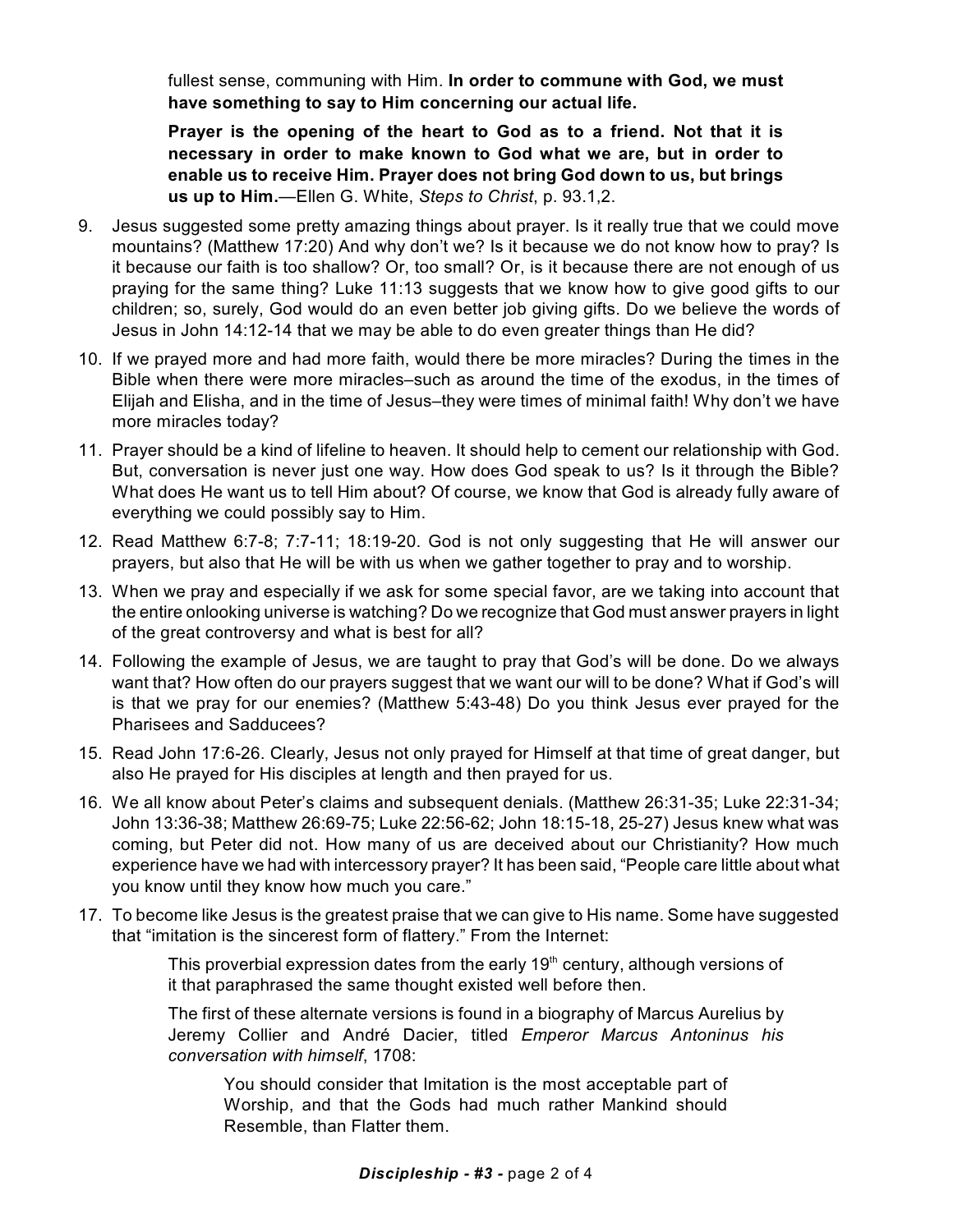A nearer stab at the current version comes in the English newspaper *The Spectator* in 1776, written by Joseph Addison and others, 1776:

Imitation is a kind of artless flattery.

The ... [fullest expression] as far as this proverb is concerned was given by Charles Caleb Colton, in *Lacon: or, Many things in few words*, 1820:

Imitation is the sincerest of flattery.

http:www.phrases.org.uk/meanings/imitation-is-the-sincerest-form-of-flattery.html as of December 2, 2013.

18. The Bible instructs us to pray for many things. What do we know about the prayer experience of the disciples and friends in the upper room just before Pentecost?

> The disciples prayed with intense earnestness for a fitness to meet men and in their daily intercourse to speak words that would lead sinners to Christ. Putting away all differences, all desire for the supremacy, they came close together in Christian fellowship. They drew nearer and nearer to God, and as they did this they realized what a privilege had been theirs in being permitted to associate so closely with Christ. Sadness filled their hearts as they thought of how many times they had grieved Him by their slowness of comprehension, their failure to understand the lessons that, for their good, He was trying to teach them.

> These days of preparation were days of deep heart searching. The disciples felt their spiritual need and cried to the Lord for the holy unction that was to fit them for the work of soul saving. They did not ask for a blessing for themselves merely. They were weighted with the burden of the salvation of souls. They realized that the gospel was to be carried to the world, and they claimed the power that Christ had promised.—Ellen G. White, *Acts of the Apostles* 37.1,2.

- 19. Read 1 Timothy 2:1-4; James 5:13-16; 1 John 5:16; Jude 20-22; 1 Peter 4:7. We need to talk to God about anything that concerns us. And we need to do it in the name of Jesus and/or the Holy Spirit. The book of Acts gives us examples of the church praying for Paul and Barnabas when they set out on their missionary journeys. (Acts 13:3; 14:23; Compare Acts 20:36; 21:5.)
- 20. Have you made a conscious effort to practice intercessory prayer? Some years ago, there was a movement among Adventists suggesting that if enough people got together and prayed for something, it would have to happen. Is that true?
- 21. What do you think would happen if we prayed more intercessory prayer?
- 22. There are some Christians who think that prayer is virtually all there is to Christianity. Ellen White responded by saying:

He who does nothing but pray will soon cease to pray, or his prayers will become a formal routine. When men take themselves out of social life, away from the sphere of Christian duty and cross bearing; when they cease to work earnestly for the Master, who worked earnestly for them, they lose the subject matter of prayer and have no incentive to devotion. Their prayers become personal and selfish. They cannot pray in regard to the wants of humanity or the upbuilding of Christ's kingdom, pleading for strength wherewith to work.—Ellen G. White, *Steps to Christ*, p. 101.

23. Would it stunt the church if we were to pray only for ourselves and not pray for others, thus focusing our entire attention upon ourselves? Absolutely! But, if we were actively involved in intercessory prayer picking one and then another person or group to pray for, how would that impact our attitudes toward them? If you pray for someone, does that encourage you to act on their behalf? Should we try to help fulfill our prayers for others?